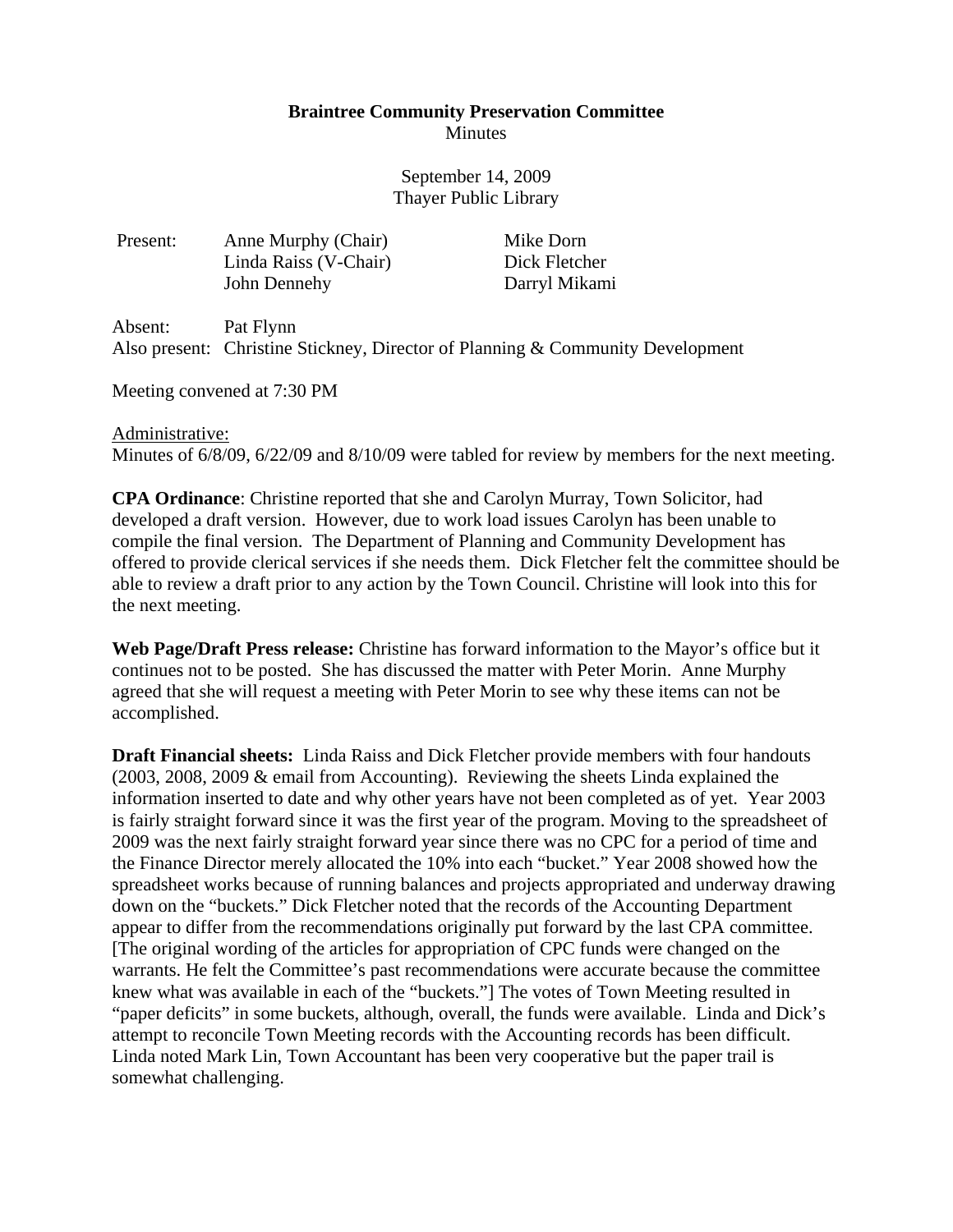Page 2 CPA Minutes 9-14-09

Anne Murphy asked about the deficit [\$6,095] in the admin funds in FY09. Linda explained that not all of the FY09 accounts have been closed. John Dennehy asked about the appropriation for the Elm Street cemetery project. Christine noted that the Mayor requested that these funds remain available for the newly constituted Historical Commission. Linda suggested that it is possible there will be between \$300,000 and \$400,000 to be returned to the CPC funds when the funds from completed projects are "returned."

An e-mail from Mark Lin was provided to the members to inform them of the amounts available in each of the accounts. Of concern was the "0" balance in the Open Space account since prior years' figures reflected funds available. All agreed this needs explanation. Anne Murphy suggested that we request the latest audit figures which may be FY2008 from the Finance Department and see what they reflect in comparison to what we see on the spreadsheets. Anne noted that if we find these to be different then we need to have a discussion with Mayor Sullivan and the Finance Department. John Dennehy expressed his concern that as members of this committee we are accountable for the finances and if we can not even get a handle on it at this point we need to do something prior to appropriating any new projects. Darryl Mikami added that this goes back to his original request about one dedicated account for Community Preservation Funds.

## **Applications for CPA Funding:**

Members were provided with application packages of the following projects:

| <b>Historic Map Preservation Project</b> | (Engineering)        | $$5,000$ (Historic)    |
|------------------------------------------|----------------------|------------------------|
| <b>Town Forest Trail Project</b>         | (Councilor Clifford) | $$3,400$ (Open Space)  |
| Original Thayer Library                  | (Mayor/P&CD)         | \$35,000 (Historic)    |
| Taber Court land acquisition             | (Conservation)       | \$134,000 (Open Space) |
| <b>Highlands School</b>                  | (School Dept.)       | \$398,800 (Historic)   |

**Original Thayer Public Library** – Dick Fletcher asked for a further explanation of what the architectural preservationist's responsibilities would be under this funding. He also asked about the interior of the building and what is proposed. Christine explained this request dealt with the exterior only and noted the estimate and scope of work. If funded, a request for proposals would be issued to bring such a person on board to develop the assessment that could be used for the next step restoration. Christine intends on pursuing a Massachusetts Historical Commission Round 16 Grant for funding for the exterior which includes exterior accessibility issues. The interior is another aspect currently under review by the Mayor as to what intentions they have for the building. The exterior treatment of the building requires an historic preservation architect and depending on what is proposed for the interior, other issues relative to Building Code, HVAC and accessibility may require an additional assessment. Dick wanted to make sure that if the proposal were funded it would result in actual restoration of the exterior and not be shelved. Christine assured him of her intentions to submit a grant for the next round; she also noted that Representative Driscoll had succeeded in having funding added to a municipal bond legislation that will also be a funding source.